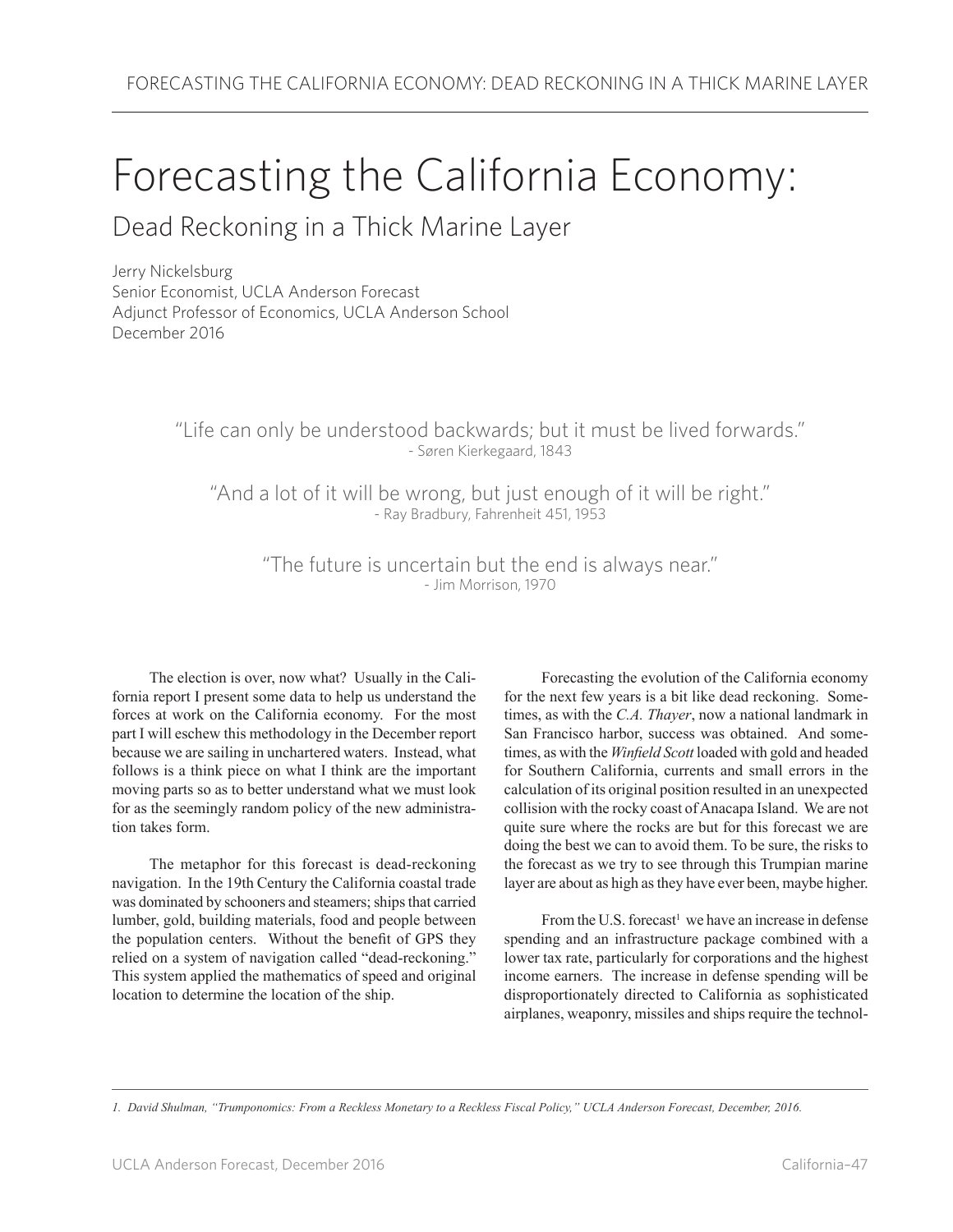ogy that is produced here. Moreover, there are few places to build the proposed 150 new warships, and San Diego is one of them. Regionally, we expect a positive impact in the Bay Area and in coastal Southern California.

The infrastructure package may or may not be directed to California depending on a host of considerations. The Western Electrical Grid needs to be replaced and there is room for high-speed rail and water infrastructure. In addition, there is a need to repair and replace city roads within California. However, California is a sanctuary state and many cities such as Los Angeles and San Francisco are sanctuary cities. On the campaign trail President-Elect Trump stated that he would block funds to sanctuary cities.<sup>2</sup> So how much comes our way is an open question. Given the size of California's congressional delegation and the fact that this is a big unfunded (except for the assumed stimulated growth) spending program, Paul Ryan may need CA Democrats to vote for the package. In other words, we have no idea about the proposed infrastructure package and California.

Taking a look at the employment situation we find that California, in spite of the 5.5% unemployment rate is effectively at full employment. Total employment, the number of Californians who are employed, is at an all time record 18.4M, 7.9% higher than the previous 2007 peak. Non-farm payroll jobs are similarly at a record with 16.6M jobs and 7.4% above the previous peak.

So where will the people come from to do the work? Immigration of skilled workers from China and India does not seem to be a likely source as the new Attorney General, a close confident of the President-Elect, opposes an expansion of the skilled worker visa program.3 Rather what we should expect is rising wages inducing skilled people who will then be able to afford the California lifestyle being induced to move to the Golden State.

So now the squeeze is on. California is barely producing housing to meet the native growth of the population. The percentage increase in housing permits during the last year was 3.4%, a decent increase and consistent with our forecast, however it is insufficient to support any significant in-migration. The passage of housing measures such as the Los Angeles City measure on affordable housing and developer labor costs<sup>4</sup> will retard the already slow growth of housing, at least until such programs are well understood. In San Francisco, the City Council's action for a moratorium on new housing in the Mission District because of the possibility that development will be a catalyst for gentrification<sup>5</sup> portends more actions of a similar kind elsewhere. When housing supply does not go up and housing demand does, prices increase to ration the limited supply of housing. Sorry San Francisco, the gentrification is going to happen anyway and lower income Californians are going to be squeezed out. Look for them to move to other states where housing is more affordable, as even if they cannot enjoy the California life style, the lifestyle they will enjoy will be superior to the one which requires all their income or an extra job to purchase shelter.

But before you put your hands to your cheeks in a Edvard Munch painting imitation, there is more, and though you might not like it, it will relieve the housing squeeze somewhat. In his first interview after the election, President-Elect Trump said that he would start deportations of undocumented immigrants right away. The person in charge of this is the aforementioned Attorney General. It is estimated that between 22% and 26% of undocumented immigrants live here.<sup>6</sup> Thus California is fertile ground for this deportation policy. This means many things, but with respect to housing, mass deportations means that the demand for housing will decrease. As well, rents will go down relative to what they would otherwise have been and not as many people will be squeezed out. The only fly in the ointment is the fact that downward pressure on rents will reduce incentives for building more housing.

In the Central Valley, where Donald Trump did relatively well, look for considerable disruption of its leading industry. As Arizona, Alabama and Georgia found out when they clamped down on undocumented immigrants in agriculture, farmers were unable to harvest all of their crops. A Forbes article documents Georgia trying to help farmers with

*<sup>2.</sup> Reema Khrais, "Trump promises to block funding to sanctuary cities," Marketplace, November 14, 2016. https://www.marketplace.org/2016/11/14/ elections/trump-promises-block-funding-sanctuary-cities*

*<sup>3.</sup> Amber Phillips, "10 things to know about Sen. Jeff Sessions, Donald Trump's pick for attorney general," The Washington Post, November 18, 2016. https://www.washingtonpost.com/news/the-fix/wp/2016/11/18/10-things-to-know-about-sen-jeff-sessions-donald-trumps-pick-for-attorney-general/* 

*<sup>4.</sup> Chris Kirkham, "Los Angeles Builders Say New Affordable-Housing Rules Will Stifle Construction", Wall Street Journal, Nov. 17, 2016. http:// www.wsj.com/articles/los-angeles-builders-say-new-affordable-housing-rules-will-stifle-construction-1479398403* 

*<sup>5.</sup> Laura Dudnick, "City report finds Mission moratorium would drive up housing costs," San Francisco Examiner, September 10, 2015. http://www. sfexaminer.com/city-report-finds-mission-moratorium-would-drive-up-housing-costs/* 

*<sup>6.</sup> reference*